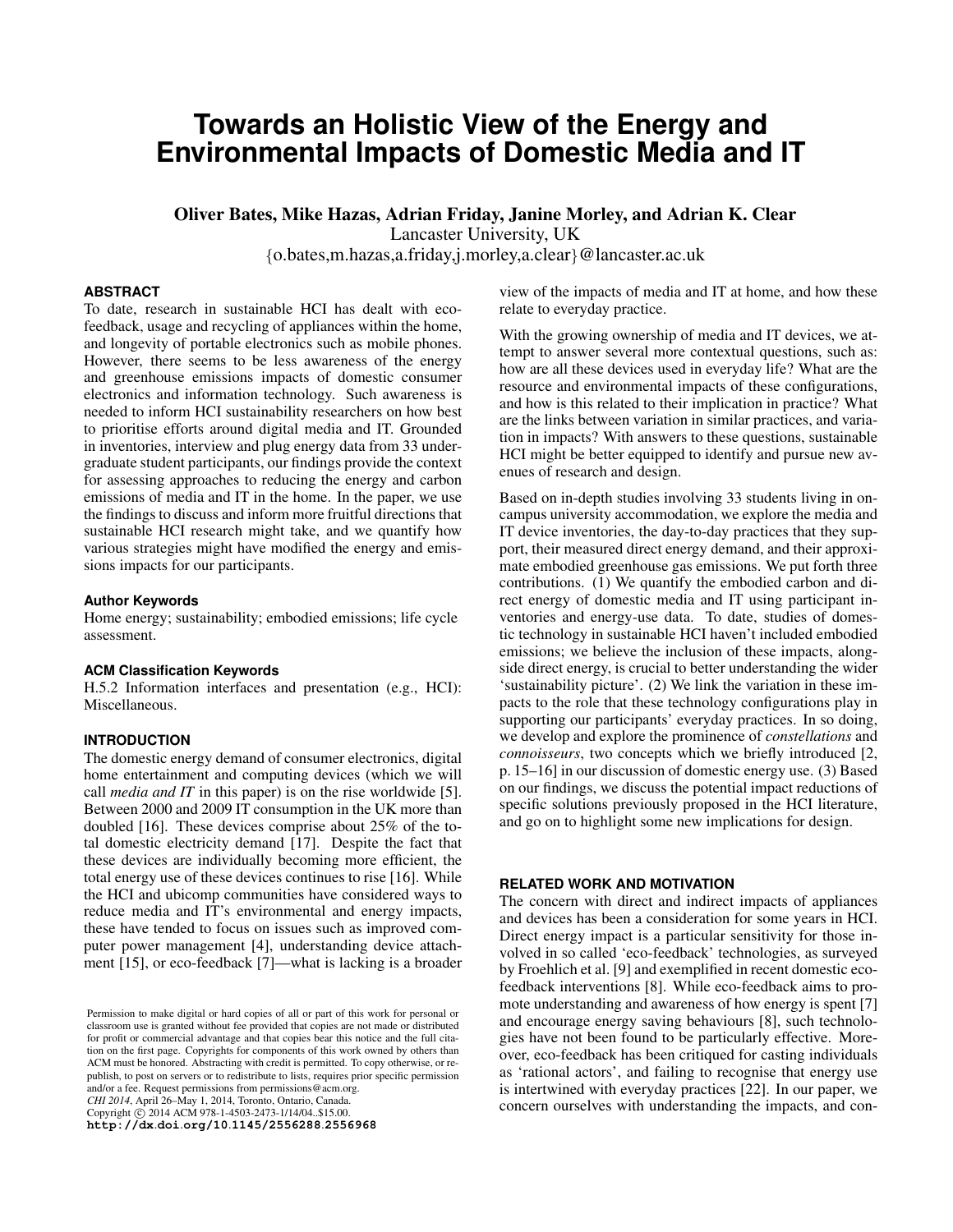nection between media and IT and everyday practices, in the home.

Energy use related to IT in the home has been studied previously. Chetty et al. found power management strategies on home computers were often underused [\[4\]](#page-9-3). Pierce et al. similarly found an unwillingness to power down or 'micromanage' IT devices [\[19\]](#page-9-10). Reinforcing Strengers [\[22\]](#page-9-9), Pierce observes how our everyday interactions with home appliances more broadly, are unconscious or habitual rather than the result of rational decision-making, and proposes a design vocabulary of energy saving behaviours. We consider largely personal media and IT appliances, and while time of use is sometimes a factor in our study, we do not concern ourselves directly with the practices surrounding power management.

Of course, the direct energy demand of media and IT hardware, its peripherals, and supporting infrastructure within the home are only a part of the story. A more complete view of media and IT's impacts should include: the *embodied* greenhouse gas emissions arising from manufacturing and transport of hardware (hereafter *embodied emissions*); the *direct* energy impacts of the devices themselves; and the *indirect* impacts (embodied emissions and direct energy) of the network infrastructure, computation and data storage relied upon, far outside the home.

While there appears to be little quantification of these embodied and indirect impacts in the HCI literature, it is true to say that reducing these impacts have been widely acknowledged: in Blevis's influential paper [\[3\]](#page-9-11), several Sustainable Interaction Design principles are elucidated, challenging designers to consider the disposal of old technology in the invention of new ones, and exhorting the incorporation of renewal and reuse in design. Wakkary and Tanenbaum build on these principles to show how families appropriate and extend everyday technologies for continued use [\[24\]](#page-9-12).

The longevity of device use (over which embodied impact is defused) is considered with respect to mobile phones by Huang and Truong [\[12\]](#page-9-13) in 2007. The style and features of a phone do not spur phone upgrades, so much as end-ofcontract and special offers from mobile phone carriers. Hanks et al. covered university students' attitudes toward environmental issues, and their purchasing of mobile phones and computers [\[11\]](#page-9-14): respondents showed an openness to refurbishment and contributing to responsible disposal, yet there was a high rate of device replacement across relatively short time periods (especially for phones), a reticence to buy used and refurbished phones and laptops, and an unwillingness to share these devices.

Odom et al. looked more broadly at the reasons people feel attachment to certain possessions, and make efforts to preserve them [\[15\]](#page-9-4). He noted relatively little attachment to digital artefacts, and discussing the design of more enduring objects. More recently, Gegenbauer and Huang considered how attachment is a critical factor for influencing the longevity of device ownership, and how appliances that have fallen out of use are far more likely to be kept 'just in case' than disposed of [?]. Kim and Paulos develop a framework for the creative

reuse of e-waste based on surveys of personal stockpiling be-haviours [\[13\]](#page-9-15).

In our work we focus on offering a holistic view of the impacts of media and IT appliances for a university student population. We quantify both the direct energy and embodied impacts of these appliances and link these to the everyday practices they support.<sup>[1](#page-1-0)</sup> Our goal is to help sustainability researchers decide where best to apply their efforts by highlighting the stark variations in impact, and relating these to specific configurations of everyday practice and technology.

## **METHODS AND DATA GATHERED**

In this paper we are focusing on three areas of impact: embodied emissions, direct energy, and indirect impacts. We provide quantitative measures of embodied emissions (in the form of kilograms of carbon dioxide equivalent, abbreviated  $kg CO<sub>2</sub>e$ ), and of direct energy (in kilowatt-hours). Despite our detailed study methods, the indirect impacts (e.g. those arising from Internet service, mobile cellular data, and data centres) were not quantifiable. However, we use interview data to qualitatively comment on the frequency and role of these services in our participants' lives, and we make specific suggestions for how indirect impacts might be accounted for in future enquiry.

A mixed-methods approach was used to study media and IT in the homes of student participants living on campus at university. The findings in this paper are based on data collected across three different studies (Table [1\)](#page-2-0). One study was undertaken in March 2011 by Bates et al. [\[2\]](#page-9-6), and we are utilising the data from twenty-one of their participants.<sup>[2](#page-1-1)</sup> The second study was conducted by Clear et al., and involved four participants during March–April 2012 [\[6\]](#page-9-16).[3](#page-1-2) The third study involved eight participants in November 2012.

The students had private study-bedrooms arranged around a central corridor with shared kitchen. Their devices (Table [2\)](#page-2-1) occasionally were shared, however these weren't communal or "common-use" devices.

For the participants across all three studies, device and appliance inventories were taken on an initial visit to their room. Plugwise socket-monitors were used to capture the fine-grain energy consumption data for a total of 191 devices over several weeks from each study. Semi-structured interviews were

<span id="page-1-0"></span><sup>&</sup>lt;sup>1</sup>While we acknowledge disposal or recycling of a product is an important component in its overall footprint, we neglect it for the purposes of this paper. Recycling and disposal methods are highly dependent on locality, and for IT, the greenhouse emissions impacts are relatively low compared to manufacturing, transportation, and usage (typically less than 5%).

<span id="page-1-1"></span> $2$ Bates et al. report on 'entertainment and IT' using a subset of the data [\[2,](#page-9-6) pp. 112-5]. It is important to note that their characterisation was relatively brief and primarily qualitative; they only quantified the direct laptop/desktop energy for nine of their participants. By contrast, this paper leverages the per-socket sensor data for twentyone participants from that study, and twelve more from later studies, to bring out new, insightful details of both direct energy variation, and embodied emissions.

<span id="page-1-2"></span><sup>&</sup>lt;sup>3</sup>Clear et al. wrote about thermal comfort in the lives of the participants; the per-socket energy data and the interviews on media and IT have not been previously reported.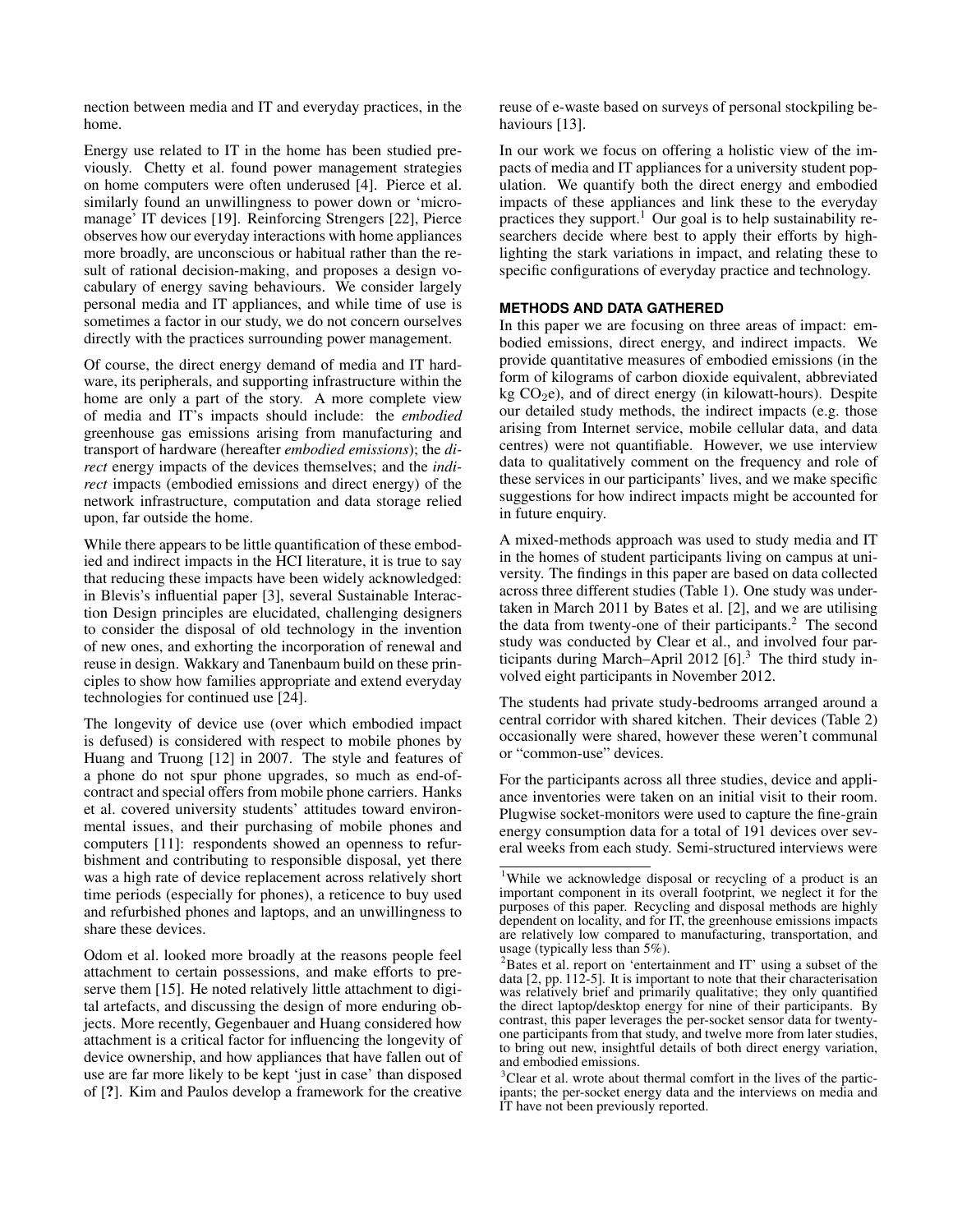| Study         | <b>Study Period</b>     | Participants | Interviewed<br><b>Participants</b> | Total<br><b>Devices</b> |
|---------------|-------------------------|--------------|------------------------------------|-------------------------|
|               | March 2011 - April 2011 | 21           | 11                                 | 127                     |
| $\mathcal{P}$ | March 2012 - April 2012 |              |                                    | 21                      |
| 2             | November 2012           |              |                                    | 43                      |
| otal          |                         | 33           | 23                                 | 191                     |

<span id="page-2-0"></span>Table 1. Summary of the media and IT studies

used to help understand the role of media and IT devices in the day-to-day lives of our participants. The interviews were fully transcribed and coded. In our discussion below, we refer to each of the 33 participants using pseudonyms. Per-socket energy consumption data in the latter two studies has been limited to a representative 20-day window during term time, to be comparable with the first study.

## **Limitations and assumptions**

We acknowledge that students' media and IT practices are not necessarily generalisable (e.g. accessing a VLE). However, students are a specific and sizeable demographic: 7% of the UK population, and 15% of the US. Similar IT related practices are described in 14 Danish homes by Røpke et al. [\[20\]](#page-9-17). Compared to other areas of practice (e.g. laundry, home heating, cooking), there may be more parallels between the IT of students, and other parts of the population. Regardless, we should stress that our goal is not generalisability *per se*, but rather to richly characterise *variations* in practice, technology and impact.

Since the lifetimes of our participants' devices were not known (the devices all remained in use during the study), we show the approximate embodied carbon (e.g. Figures [1](#page-3-0) or [2\)](#page-5-0) that would have arisen from the manufacture and transportation of a single device of that type. And while as a long term goal we aim to include cloud and content distribution networks (CDNs) in our impact analysis, we are unable to cover this in detail in this paper. Indirect (cloud and CDN) impacts are problematic to measure, as they depend on traffic, network path, data centre location and power source. However, to give a feel for how these contribute, we do give examples of what some of the relative impacts might be, based on our qualitative data.

## **INVENTORIES**

Across all 33 participant rooms, there were a total of 191 devices and appliances (Table [2\)](#page-2-1). There were 50 appliances that did not explicitly support media and IT related services (e.g. hair dryers, hair straighteners, coffee machines, kettles, alarm clocks, fans, and a toothbrush charger). While we list these in the table for completeness, we focus our analysis on the remaining 138 media and IT devices.

All 33 participants had computers: 29 had just a laptop; 1 had just a desktop; and 3 had both. 16 of the participants had one or more computer monitors or peripherals (e.g. powered speakers, external hard disk drives (HDDs), and printers). 8 participants had TVs, all of which were connected to at least one other device (e.g. DVD player, video game console). The number of media and IT devices and appliances in each room

| Participant      | <b>Constellations</b>                                                                                                                                                                                    | Non constellation<br>media and IT devices | <b>Other Devices</b>                                   | <b>No. Devices</b>       | Total<br><b>Constellations</b> |
|------------------|----------------------------------------------------------------------------------------------------------------------------------------------------------------------------------------------------------|-------------------------------------------|--------------------------------------------------------|--------------------------|--------------------------------|
| Zoe              |                                                                                                                                                                                                          | Laptop                                    |                                                        | 2                        |                                |
| <b>Ellie</b>     | ä,                                                                                                                                                                                                       | Laptop                                    | Kettle                                                 | 3                        | ÷,                             |
| Thomas           | ÷                                                                                                                                                                                                        | Laptop                                    | Alarm Clock                                            | $\overline{\mathbf{3}}$  | ä,                             |
| Aaron            |                                                                                                                                                                                                          | Laptop                                    | Alarm Clock                                            | 3                        |                                |
| Wendy            | ä,                                                                                                                                                                                                       | Laptop                                    | Hair Dryer                                             | $\overline{\mathbf{3}}$  | ä,                             |
| Jess             | ÷                                                                                                                                                                                                        | Laptop                                    | Hair Straighteners                                     | 3                        | L.                             |
| James            | $\overline{\phantom{a}}$                                                                                                                                                                                 | Laptop                                    | Lamp                                                   | 3                        | $\overline{\phantom{a}}$       |
| Jill             |                                                                                                                                                                                                          | Notebook -> Laptop                        | Lamp                                                   | $\overline{4}$           | í.                             |
| Donna            | ä,                                                                                                                                                                                                       | Laptop                                    | Hair Straighteners, Lamp                               | $\overline{a}$           | ä,                             |
| Luke             | ÷.                                                                                                                                                                                                       | Laptop                                    | Lamp, Guitar Amp                                       | $\overline{4}$           | ÷.                             |
| Leah             | {TV, Nintendo Wii}                                                                                                                                                                                       | Laptop                                    |                                                        | $\overline{4}$           | $\mathbf{1}$                   |
| Miranda          |                                                                                                                                                                                                          | Laptop                                    | Hair Dryer, Hair<br>Straighteners                      | $\overline{4}$           | ä,                             |
| Vincent          | {Laptop, Laptop Fan}                                                                                                                                                                                     | Camera                                    |                                                        | $\overline{4}$           | $\mathbf{1}$                   |
| Nathan           | {Laptop, Speakers, Printer}                                                                                                                                                                              | $\sim$                                    | Toothbrush                                             | 5                        | $\mathbf{1}$                   |
| Kevin            | {TV, Xbox 360}                                                                                                                                                                                           | Laptop                                    | Alarm Clock                                            | $\overline{\phantom{a}}$ | $\mathbf{1}$                   |
| Polly            |                                                                                                                                                                                                          | Laptop                                    | Lamp, Iron, Hair Dryer                                 | 5                        | ٠                              |
| Omar             | {TV, Xbox 360},<br>{Laptop,Speakers}                                                                                                                                                                     |                                           |                                                        | 5                        | 2                              |
| Stan             | {Desktop, Monitor}                                                                                                                                                                                       | TV                                        | Hair Dryer                                             | $\overline{5}$           | $\mathbf{1}$                   |
| Darren           | {Laptop, Speakers}                                                                                                                                                                                       | Camera                                    | Lamp                                                   | 5                        | 1                              |
| Callum           | {Laptop, Monitor, Tube Amp}                                                                                                                                                                              | ä,                                        | Coffee Machine, Hair<br>Dryer                          | 6                        | $\mathbf{1}$                   |
| Emily            | {Laptop, Printer}                                                                                                                                                                                        | ä,                                        | Lamp, Kettle, Iron                                     | 6                        | $\mathbf{1}$                   |
| Jack             | {Laptop, Speakers}                                                                                                                                                                                       | ÷,                                        | Guitar Amp, Lamp, Fan                                  | 6                        | $\mathbf{1}$                   |
|                  |                                                                                                                                                                                                          | Laptop, Record Player,                    | Hair Dryer, Hair                                       |                          |                                |
| Natasha          |                                                                                                                                                                                                          | Camera                                    | Straighteners                                          | 6                        | ä,                             |
| Rachel           | {Laptop, Printer}                                                                                                                                                                                        | iPod Dock                                 | Hair Dryer, Hair<br>Straighteners, Lamp                | $\overline{7}$           | $\overline{2}$                 |
| Nadia            | {Laptop, Printer}                                                                                                                                                                                        | iPod Dock                                 | Hair Dryer, Alarm Clock,<br><b>Hair Straighteners</b>  | $\overline{7}$           | $\mathbf{1}$                   |
| Chloe            | {TV, DVD Player}, {Laptop,<br>Printer}                                                                                                                                                                   |                                           | Fan, Alarm Clock                                       | 7                        | $\overline{2}$                 |
| Kate             | {TV, Xbox 360}, {Laptop,<br>Printer}                                                                                                                                                                     | Stereo, MP3 Player                        |                                                        | $\overline{7}$           | $\overline{2}$                 |
| <b>Stephanie</b> | {TV, Portable HDD}                                                                                                                                                                                       | Laptop                                    | Lamp, Hair Dryer, Hair<br>Straighteners,<br>Toothbrush | 8                        | $\mathbf{1}$                   |
| Feng             | {TV, Playstation 3}, {Laptop,<br>Speakers}                                                                                                                                                               | iPod                                      | Hair Straighteners, Lamp                               | 8                        | $\overline{2}$                 |
| lan              | {Laptop, Speakers}, {Laptop,<br>Screen, Speakers}, {Xbox 360,<br>Screen, Speakers}                                                                                                                       | iPod                                      | Hair Straighteners, Alarm<br>Clock                     | 8                        | 3                              |
| Henry            | {Desktop, Monitor (2),<br>Router, External HDD (2),<br>Audio Receiver}, {Xbox,<br>Monitor, Audio Receiver}                                                                                               | Laptop                                    |                                                        | 10                       | $\overline{2}$                 |
| Gary             | {Audio Receiver, EQ, CD<br>Player}, {Desktop, Monitor<br>(2), Audio Receiver, Router,<br>NAS}, {Xbox, Monitor, Audio<br>Receiver}                                                                        | Laptop                                    | Guitar Amp (2)                                         | 13                       | 3                              |
| Matt             | {Laptop, Monitor, Stereo (2),<br>Router, Airport Express}, {TV,<br>IPTV, Stereo (2), Xbox 360,<br>Mac Mini Server, Bluray<br>player}, {Mac Mini Server,<br>USB hub, HDD (2), Router,<br>Airport Express} |                                           | Coffee Machine, Guitar<br>Amp                          | 18                       | 3                              |

<span id="page-2-1"></span>Table 2. Overview of the inventories and constellations for the 33 participants, sorted by increasing number of devices. Mobile and smart phones have been left out as all users owned one, except Gary who owned 2.

ranged from just a few (e.g. Zoe, Ellie and Thomas) to 18 (Matt). Where applicable, brackets in Table [2](#page-2-1) shows how the devices were connected as groupings, or what we call *constellations*.

#### **Constellations**

We observed people using multiple interrelated devices to perform a task, requiring them to be left on so that a task can be performed without interruption. This is nicely exemplified by Henry, who told us "*I suppose it's not really my computer I use as much but my stereo. I use that a lot, which is connected to my computer*". We consider a constellation to be active when two or more connected or associated devices are consuming electricity at the same time, often working in concert to support the same practice. Constellations are potentially complex, since media and IT devices have a variety of different ways of being connected, both physically or over a wireless network.

From the data collected and analysed we have found that constellations are a crucial entity in understanding media and IT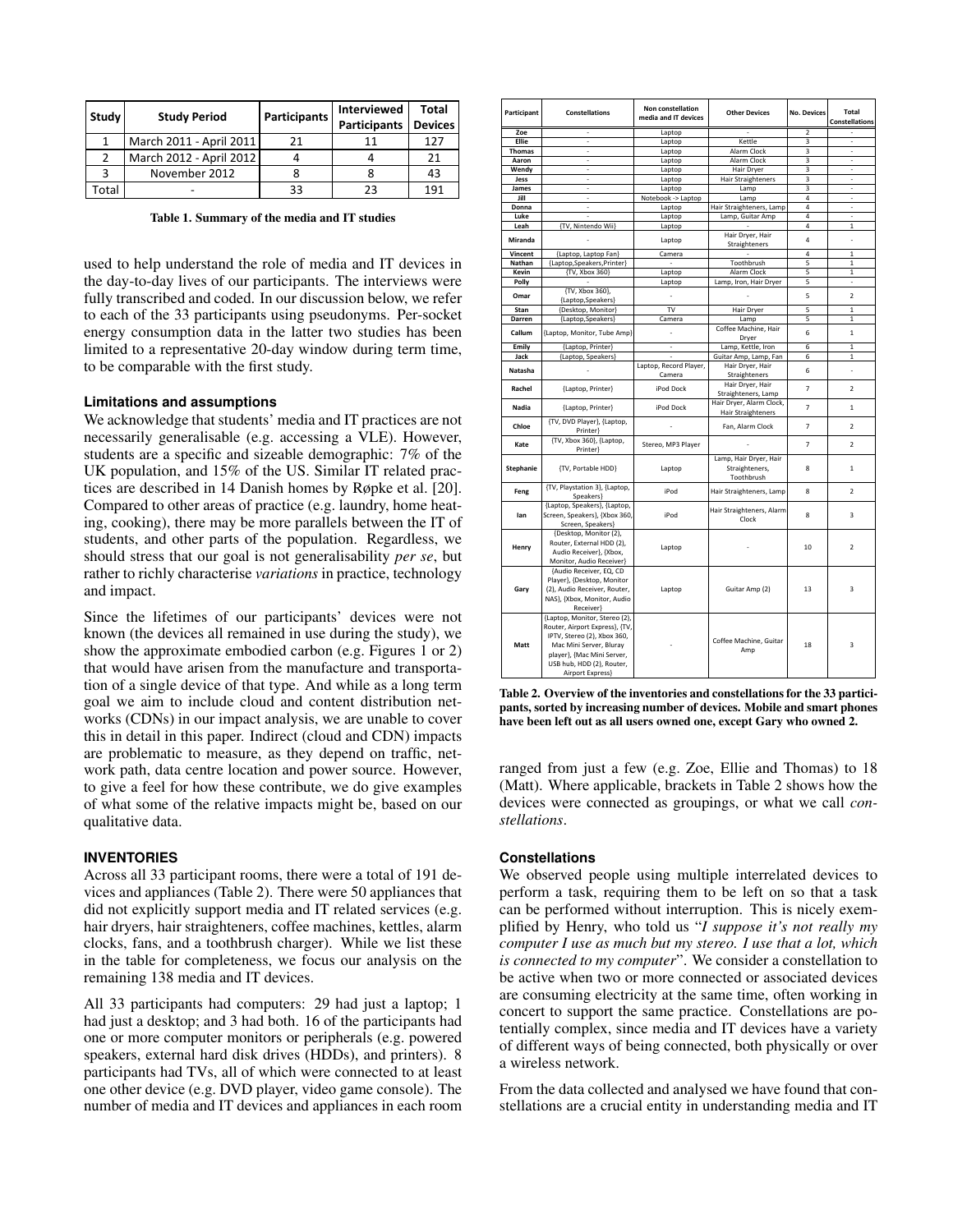impacts, for three reasons: (1) they are commonplace (there are 30 constellations owned by 20 participants); (2) they are involved in supporting many areas of media and IT practice; and (3) their composition is strongly linked to their emboded emissions and patterns of direct energy consumption.

## **Embodied Emissions**

The field of life cycle analysis (LCA) deals with estimating the embodied emissions that arise from the production and delivery of a certain product or service. Because of the complex and layered nature of materials extraction, processing, manufacturing and transport, it is widely acknowledged that there will be inaccuracies in the overall emissions estimates, particularly for sophisticated products such as media and IT devices. Malmodin et al. [\[14\]](#page-9-18) surveys previous studies on IT carbon estimations and highlights how a lack of transparency in the surrounding processes of raw-material extraction and manufacturing in LCA leaves a lot of room for error. An indepth survey of carbon accounting for media and IT devices by Anders et al. shows that typical errors in LCA literature are on the order of about 50%, even for similar products [\[1\]](#page-9-19).

Despite the relative levels of inaccuracy, it can be informative to (1) compare the embodied emissions of different types of media and IT device, particularly where those devices can be used to deliver similar services; and (2) compare a particular device's embodied emissions, to the carbon that arises due to that device's direct electricity consumption.

Teehan and Kandlikar [\[23\]](#page-9-20) highlight a lack of LCA performed on newer IT devices. Their results show that there has been a 50–60% decrease in carbon equivalent produced between pre-2004 products and post-2009 products, and that this is due to use of fewer materials. By combining their own mass data and using the 'ecoinvent' database, Teehan et al. show that there is a linear relationship between mass and embodied emissions created in the manufacturing phases of three pre-2004 and eleven post-2009 manufactured devices.

Our embodied emissions figures (see Table [3\)](#page-3-1) use the coefficient reported by Teehan et al. of 27 kg  $CO<sub>2</sub>e$  per kg of product [\[23,](#page-9-20) p. 4002], supplemented by data from Apple whitepa-pers<sup>[4](#page-3-2)</sup>. Due to their use of ecoinvent, Teehan et al.'s impact coefficients are lower than those of Apple and those reported in the survey by Anders et al. [\[1\]](#page-9-19)—our embodied impact estimates thus represent *a lower bound* on these impacts, and the actual impacts could be higher.

Figure [1](#page-3-0) shows how the estimated embodied emissions are distributed across the inventories of our participants, grouped by device type. All but one participant had a laptop, and these account for about 40% of the total embodied emissions. Displays (monitors and TVs) are the next largest, accounting for 32% of the total embodied emissions.

Before we go on to discuss the impacts, we will give a brief snapshot of media and IT with these participants.

|                                | <b>Embodied</b><br>emissions (kg CO2e) | Mass (kg) | <b>Source</b>                                              |  |
|--------------------------------|----------------------------------------|-----------|------------------------------------------------------------|--|
| Smart Phone                    | 8                                      |           | Teehan et al.                                              |  |
| Desktop                        | 180                                    |           |                                                            |  |
| Laptop                         | 200                                    |           |                                                            |  |
| Monitor                        | 190                                    |           |                                                            |  |
| Mac Mini Server                | 180                                    |           | Apple Tech<br>Report                                       |  |
| TV                             | 405                                    | 15        |                                                            |  |
| Computer Peripheral            | 8.1                                    | 0.3       |                                                            |  |
| Games Console                  | 94.5                                   | 3.5       | Calculated                                                 |  |
| Router/Switch                  | 6.75                                   | 0.25      |                                                            |  |
| DVD/Blu-ray Player             | 67.5                                   | 2.5       | using 27 kg                                                |  |
| CD/Record Player Separate      | 135                                    | 5         | CO <sub>2</sub> e per kg<br>of mass.<br>(Teehan et<br>al.) |  |
| Audio Receiver (Inc. Speakers) | 405                                    | 15        |                                                            |  |
| Computer Speakers/Dock         | 62.1                                   | 2.3       |                                                            |  |
| Printer                        | 81                                     | 3         |                                                            |  |
| Camera                         | 8.1                                    | 0.3       |                                                            |  |
| MP3 Player                     | 5.4                                    | 0.2       |                                                            |  |

<span id="page-3-1"></span>Table 3. Embodied emissions for media and IT devices that were included in our participants' inventories.



<span id="page-3-0"></span>Figure 1. The breakdown of embodied emissions across the 33 inventories.

# **MEDIA AND IT PRACTICES**

Unsurprisingly, we see that media and IT devices feature heavily in the day-to-day activities of our participants. These devices were used for a wide variety of tasks which can broadly be categorised as work, education, entertainment and communication. In this section, we describe some of the more prominent activities in detail. The term 'practice' in this paper is used to describe an activity, or set of actions carried out by our participants.

#### **IT devices**

The principal IT devices that we saw were smart phones, and computers, each supporting a variety of practices. In general, we found that desktop and laptop computers were used for similar tasks, and that these tasks were multiple and simultaneous, often related to different practices. For example, instant messaging and email are used to support communication, both personal and work-related, which is often intertwined with work-related tasks such as reading documents for coursework, and essay writing. According to our participants,

<span id="page-3-2"></span><sup>4</sup> **http://www**.**apple**.**[com/uk/environment/reports/](http://www.apple.com/uk/environment/reports/)**, accessed September 30, 2014.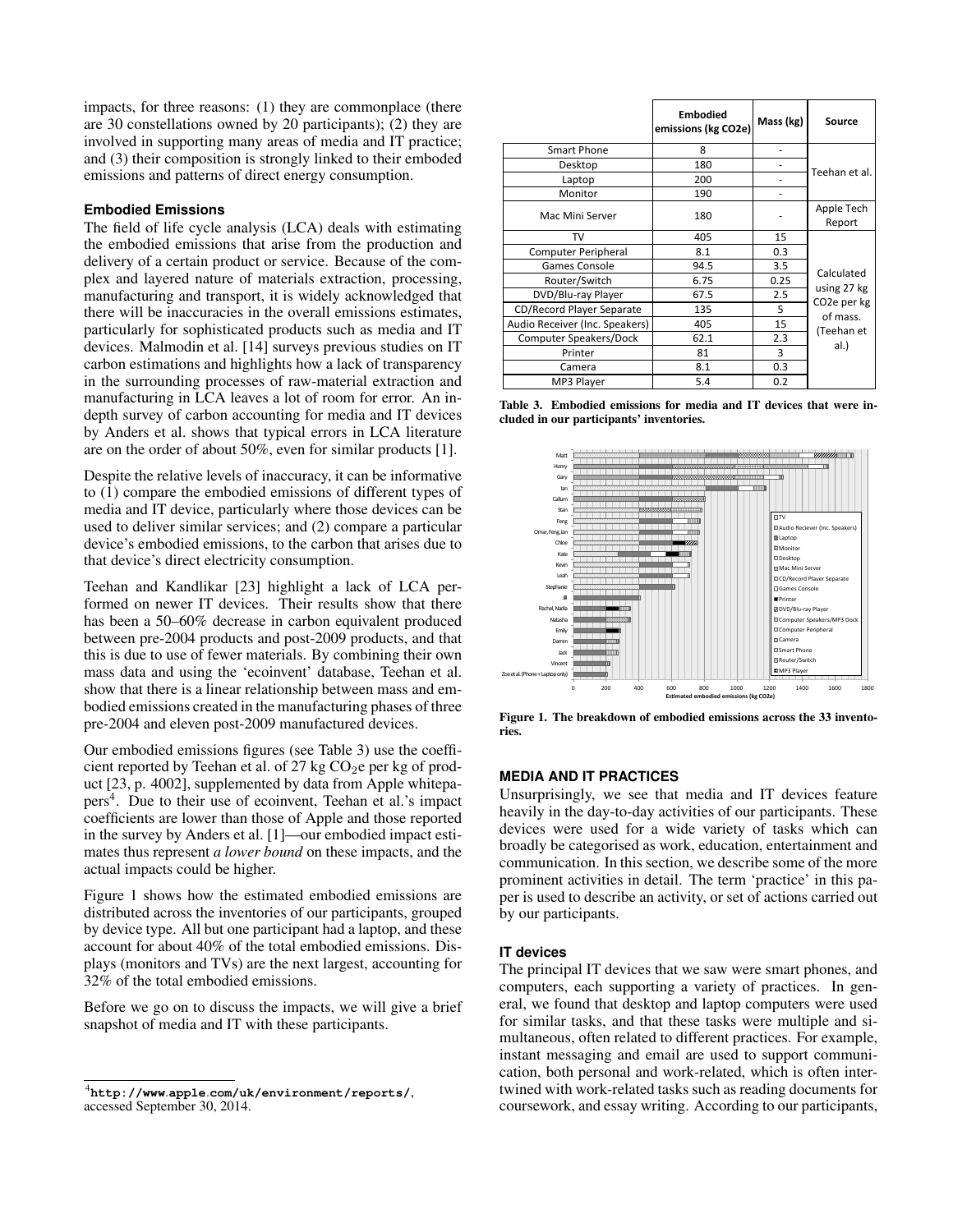applications switch in and out of participants' focus as different practices come into play, and interrupt one another. The portability that is characteristic to laptop computers leads to a further blurring of the lines between practices [\[20\]](#page-9-17).

In general, we found acute awareness of the extent of laptop use. All participants noted using their laptops almost every day, and many participants reported having them on most of the time whilst awake. Our participants used IT for many of the things one might expect: reading blogs or news, browsing, and online shopping. Below, we provide a brief summary of the IT and media practices that featured in the interviews as particularly meaningful to our participants, or were manifest by their specific ways of playing and working.

# **IT Practices**

Social networking and communication practices become difficult to separate from other activities when carried out on IT devices, largely because they are achieved through social media tools like Facebook and Twitter, and instant messengers that support asynchronous communications. In these cases, parties may respond in-between other tasks or even when they are next online. Communication can take place synchronously if all parties are focused on the task, as is generally the case with voice or video chat. For example, Ellie describes her chatting: "*I like Skype my family on the weekends and I Skype my boyfriend, at night usually*". Our participants reported regularly intertwining social networking with work, often as a means of procrastination.

Our participants regularly used their computers for studying and other university work. This usually consisted of using word processors, course-specific software, and the virtual learning environment (VLE) for access to course materials. Some participants stored the documents on their laptops in categorised folders, filling in notes on them during lectures; others kept the VLE open on their laptops for easy access to course content; and some of our participants printed them for revision and use in lectures. Henry used his desktop computer for running and monitoring a test-bed for an outside professional project he was working on.

# **Media Practices**

We found variation in the ways that our participants consumed digital media (e.g. listening to music, watching TV). Quite often, participants reported watching movies and TV on their laptops, using video-on-demand services; from DVD; or downloaded from the Internet. However, three participants mostly watched movies and TV on televisions. Chloe did this using a DVD player, Kate through her Xbox 360, whereas Stephanie would download content to a USB hard drive and watch it on her TV because it had a bigger screen than her laptop. Ian, Donna and Henry mentioned that group film and TV nights would happen occasionally. The hosts of "film nights" tended to be the participants with larger displays or TVs.

Almost all participants reported listening to music. Some had dedicated MP3 players for this. Others used their laptops or mobile phones. In some instances, participants listened to music with multiple devices, using external powered speakers in their rooms into which they could plug their laptops or MP3 players. Darren would bring his laptop and speakers to the kitchen so that his friends could take turns playing songs that they liked. Gary and Natasha had specific media devices for audio playback (CD Player, and record player respectively). Gary and Natasha, reported that audio was often listened to in the background, for instance, whilst studying or getting ready to go about their day.

Nine of our participants owned games consoles. These were either connected to televisions or computer monitors. Henry and Jill did not own consoles, but gamed on their laptops. We saw variation in the extent of use across participants (between 0 and 5 hours per day), and University schedules also affected this. Jill notes how "*Usually in the evening I game before I go to bed,*" whereas Henry recalled how his gaming habits had changed as he became busier with coursework. As Jill notes, gaming is an activity that is often not overlapped with other tasks: *"While I'm gaming I can't do anything else . . . because it takes up the screen."* Group game nights—in a similar vein to group film nights—happened, although less often.

# **CONFIGURATIONS AND IMPACTS**

To give a broader view of impacts of media and IT we discuss the embodied emission impacts of our participants' devices, and then characterise the relationship between the embodied emissions and direct energy consumption. From here, we move onto constellations, focusing on how hub devices are relied upon, and what this means for the direct impact of a constellation. Following this, we examine how connoisseurs of media and IT configure their constellations, along with how this increases direct energy impacts. We conclude with a discussion of the kinds of practices that our participants took part in that lead to indirect impacts, and how Internetconnectedness affects both direct and indirect impacts.

# *Large embodied emissions, even larger direct energy*

In Figure [2](#page-5-0) we can see a comparison of estimated embodied emissions footprint alongside the estimated direct carbon emissions over the course of a year. This figure illustrates two things; 1) devices and constellations with larger embodied emissions tend to have greater direct emissions, and 2) the largest quantities of direct emissions are due to large constellations.

For small mobile devices (such as smartphones and tablets), the direct emissions is vanishingly small compared to the embodied emissions. Laptops, assuming they have a lifetime of several years, can have comparable direct and embodied emissions, depending on the laptop's daily durationsof-use. But it is important to note that even for the largest, power-hungry constellations on for the majority of the day (as was the case with Henry), the yearly direct emissions still only reached half of the embodied emissions. Thus, while direct energy can be justifiable as a target for reduction through methods such as eco-feedback [\[22\]](#page-9-9), the embodied emissions should never be underestimated.

# *Similar practices, different impacts*

A constellation becomes subsumed into more practices with the connection of additional IT devices, increasing the impact of a given practice. For example, connection of a laptop to a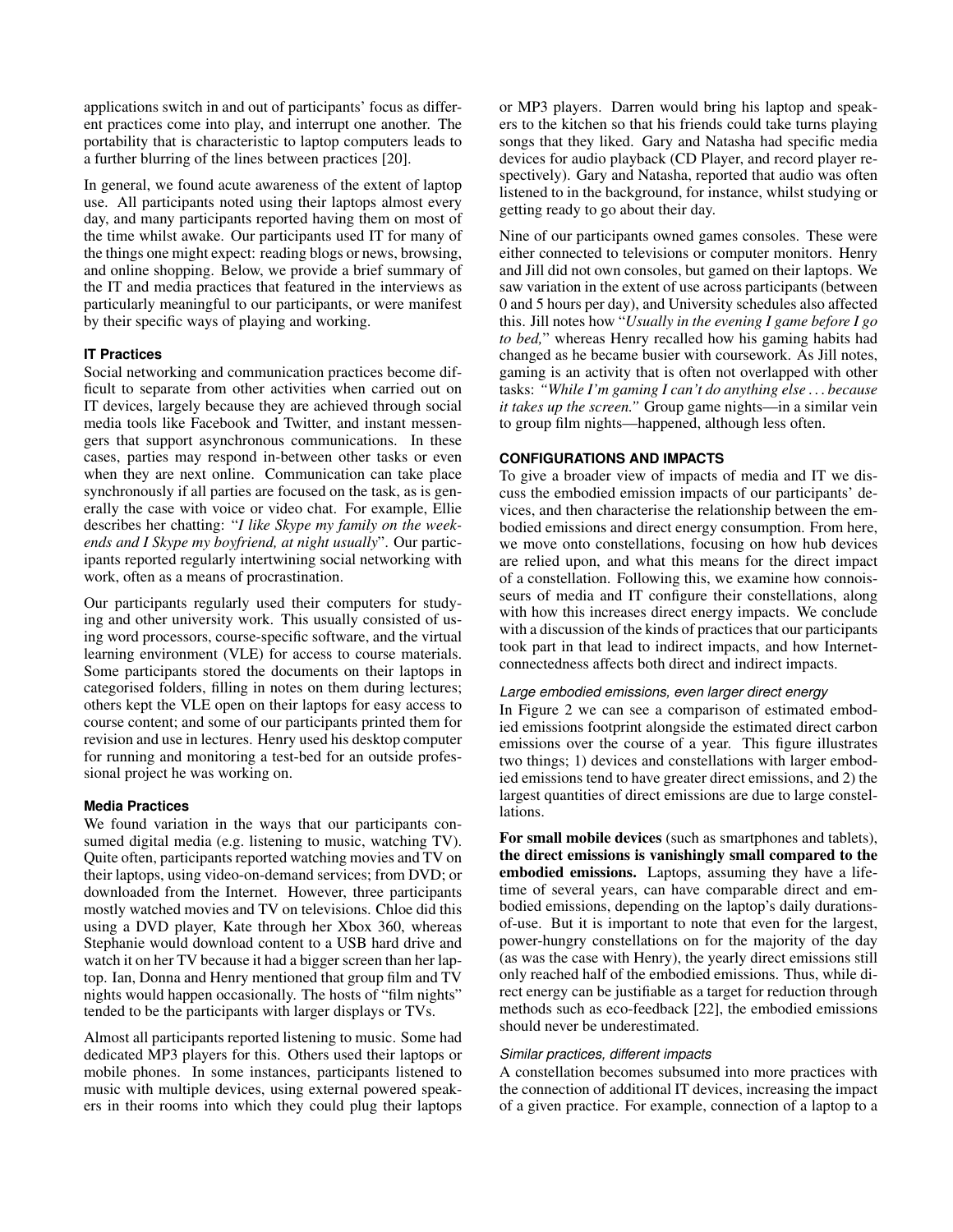

<span id="page-5-0"></span>Figure 2. Seven examples of the embodied emissions alongside direct emissions. Embodied emissions values are estimated using the values in Table [3.](#page-3-1) We based our yearly direct emissions estimate on the 20-day energy we observed in the study, and are calculated using the DEFRA 2010 conversion factor, adjusted to include Scope 3 emissions: 0.60 kg CO<sub>2</sub>e/kWh.

display, now enables the use of the display to support practices that would have previously been conducted just using the laptop. Eighteen of our participants had peripherals (e.g. displays, speakers, printers, seen in table [2\)](#page-2-1) for use with their computers. We found that connected devices roughly mimic the time-use patterns of the hub device they are connected to. Small, basic constellations were the lowest contributors (Jack, Ellie, Rachel), for example: a laptop and a couple of peripherals (e.g. printer, speakers). Inventories containing a larger number of media and IT devices (Matt, Henry) contributed between 3.8 and 41.1 times the amount of daily energy when compared to the small constellations (figure [3\)](#page-5-1). If our participants changed their media and IT practices and only used laptops, the total embodied emissions would have been reduced by roughly 55%.



<span id="page-5-1"></span>Figure 3. The average daily consumption of 11 participants' devices, demonstrating the variation in inventory and direct energy consumption. Laptops and mobile phones are not listed, as all participants had one of each.

Constellations are interesting in that they are often comprised of a number of not particularly energy intensive devices, yet acting in concert they together consume a significant amount simultaneously (e.g. Nathan's laptop, speakers and printer, or Callum's laptop, monitor and valve amp). A participant might put one device in a constellation to sleep (the laptop), but others (valve amp) might well carry on consuming energy.

#### **Hub devices**

Constellations are often configured or set up around a central, hub or basis device, e.g. peripherals connected to a laptop, games console connected to a TV. Among the 31 constellations, we found that laptops were the hub device in 14 of the constellations, desktops in 3 and TVs as the hub in 9 instances. There are 3 occasions where monitors are used instead of TVs; this requires yet another device in the media constellation (e.g. amplifier or powered speakers) so that audio can be provided. It is hard to know when a wellperipheralised hub device is going to be called upon, making low power modes particularly difficult to automate (e.g. knowing when Henry's external HDDs, or Matt's server is needed, figure [4\)](#page-5-2). As a result, we observed hub devices in large constellations powered for all or most of the day (16 – 24 h.).



<span id="page-5-2"></span>Figure 4. The median daily use-time of Henry's and Matt's constellations. Henry's constellation had a router and 2 external HDDs as alwayson, the monitor on average was in sleep (or off) for 2 hours of the desktop's consumption. Matt's always-on infrastructure included a router, Airport Express, Mac Mini Server, 2 external HDDs and a USB hub. There was cross-over of the laptop, and TV constellations, but the laptop and Xbox both relied upon access to the server..

## **Connoisseurs**

The most complex constellations were observed to be owned *by connoisseurs*. We have previously defined media and IT connoisseurs as individuals who "spend more time gaming, working with IT, and watching TV and movies typically with linked complexes of specialised devices" [\[2\]](#page-9-6). We elaborate futher on the concept here, and relate it to variations in impacts. Whereas constellations are sometimes configured to support additional practices of the individual, connoisseurs promote meaningful experiences in practice, by for example, adding speakers to a laptop so that the perceived quality of audio is higher.

Evidence of media and IT connoisseurship was observed across 8 of our participants. Four participants (Matt, Callum, Gary, Henry) all had specialised devices for audio playback. Matt used a HI-FI plugged into additional powered speakers for audio. Callum had a tube amp for better appreciation of music and Gary had stereo separates including an amplifier, equaliser, and CD player. Henry also had an amplifier and stereo speakers that were connected to his PC and Xbox. Four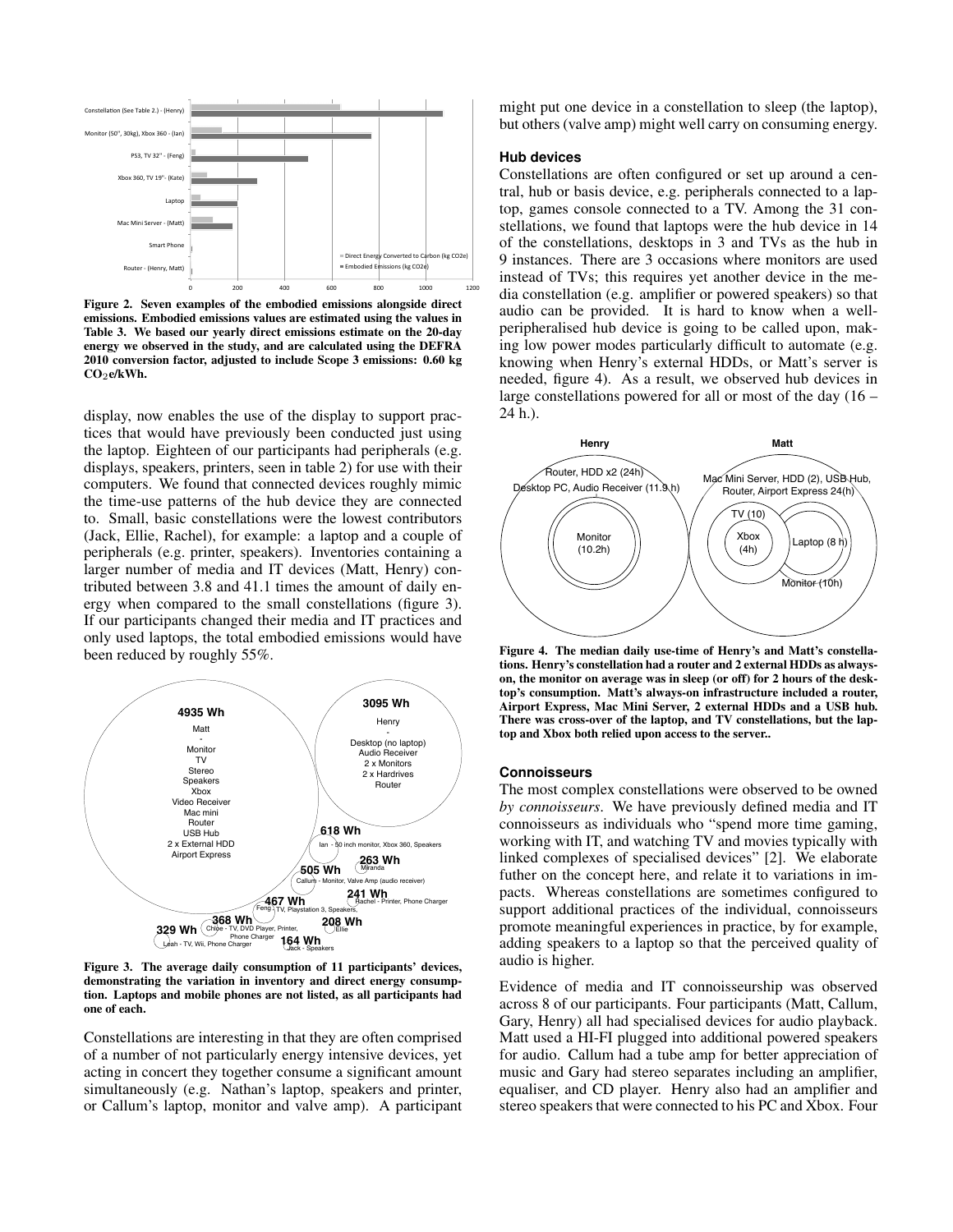other participants had constellations with large TVs specifically for a better visual experience when playing video games (Ian, Feng, Omar, and Kate). Ian had a 50" screen for playing video games with his Xbox, and watching movies.

Among our participants there were two (Henry and Matt) who have constellations that contribute about 42% of the overall media and IT direct energy across all participants. As well as this high direct energy impact their constellations contribute 16.5% of the total embodied emissions. Their constellations contain always-on infrastructure, with one or two constellations layered on top of one another (Figure [4\)](#page-5-2). These connoisseurs have always-on requirements as well as a more customised selection of media and IT devices (e.g. custom desktop computer, dual monitors, IPTV receiver, wireless router, and dedicated audio set ups). This shows that connoisseurship in one area of practice may inadvertently affect impacts of other practices (i.e. the attitude that Henry and Matt have towards quality of experience leads them to own specific devices, and therefore perform similar practices in more energy intensive ways). The connoisseurs not only own constellations (complexes) of devices, they in fact own more constellations, and more specialised devices within those constellations.

Moreover, media and IT connoisseurs strive for a high quality of service or experience, choosing to change or upgrade their constellations when circumstance and enthusiasm allow. Henry gives us an account of the upgrades that he performed on his constellation:

"*Yeah, a lot. A lot different things. In my first year I had er (.) erm I bought my computer, a desktop computer and a single monitor and some cheap speakers, 15–20 quid speakers. And then, and then in my first year I bought a second monitor and some slightly better speakers and I upgraded some of my computer. Er then I bought an external hard drive. Then I my second year I bought a network switch, then some slightly better speakers, I've upgraded the speakers as I've gone, erm, and a better second monitor. . . . Then I my third year I brought back even better speakers [laughs]*".

#### **Indirect Impacts**

Through analysis of interview data we are able to make observations concerning the practices that contribute to impacts outside of the home (e.g. reliance on Internet based video streaming services, accessing lecture notes through VLE, audible notifications on mobile devices that occurred during interviews).

## *Frequency of access and total data amount*

Internet connectedness is a salient attribute of a majority of practices supported by media and IT devices. The streaming of media, social networking, mobile and laptop notifications, video gaming and education (VLE usage) illustrates that our participants relied heavily on the connectedness of their devices, even without explicitly mentioning being 'connected'.

All 23 interviewed participants used the Internet to access course materials (e.g. assignments, lecture slides) for studying. 22 relied on streaming websites or other Internet-based services for TV watching. Callum "*downloaded off the Internet rather than live TV*", whilst Ellie mentioned a shared access (with another participant) to a service that allowed her to download TV shows that she watched regularly. Aaron used the Internet to "research" new music, and to download music to fill his iPod.

It is possible to roughly estimate the indirect energy impacts of practices involving Internet-based services by drawing on impact estimates from current scholarly articles, such as those derived by Schien et al. [\[21\]](#page-9-21). For example, Ellie's streaming of two hours of TV per day might have added 50% to her typical daily direct energy impact; while Darren's frequent social networking might have incurred an additional 10% to his direct energy impact.

Still, there are some practices that don't require network access. Chloe for example exclusively relied on her TV and DVD player for media content. Other 'un-networked practices' include single player video games (purchased on optical storage), and word processing for an assignment.

Connectedness and the opportunities that 'being connected' provides, seems to increase direct energy consumption, because connectedness leads to more frequent, and longer durations of use of media and IT devices. For example, Miranda's laptop provided her with the opportunity to stream video-on-demand content whilst getting ready for a night out. Chloe likes to have her laptop running whilst watching video on her TV so she can see any new messages on Facebook. Jill likes to watch TV on her laptop whilst waking up and eating breakfast, and then has Facebook in the background while she works. These examples of opportunistic connections (videoon-demand whilst getting ready) and maintaining connection (Facebook chat in the background) show us that having a connection allows Internet enabled media and IT activities to become part of practices not strictly reliant on media and IT (e.g. getting ready to go out, eating breakfast).

# **IMPLICATIONS FOR DESIGN**

In this section, we start by discussing how previous HCI sustainability research might have shifted our participants' media and IT impacts. We then outline additional areas for consideration and suggest how new strategies might decrease the impact of media and IT. Our impact analysis of previous work are summarised Table [4.](#page-7-0)

#### **Power management**

As Chetty et al. suggested, laptop and desktop power management software should be modified to support easy configuration and short, reliable computer wake-up [\[4\]](#page-9-3); and also that this should be easy to accomplish across wired and wireless networks particularly for media and file servers where instant access has come to be expected (Matt). Based on our observations on durations of daily active use, versus when computers were idling, this could lead to a direct energy reduction of up to 2.5%, where the vast majority of these savings is made with Matt's always-on server.

Device constellations present particular challenges for power management. Direct energy impacts of constellations can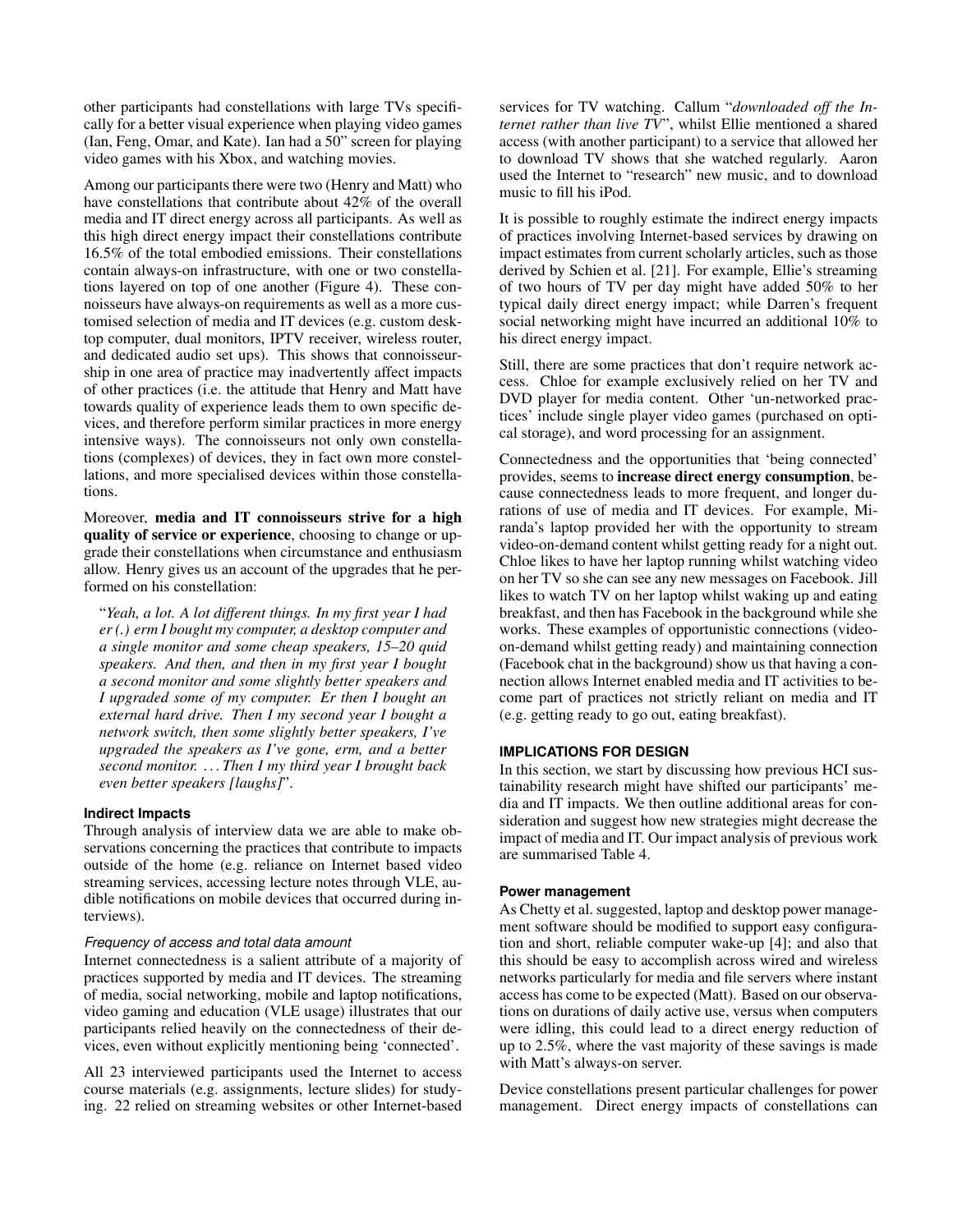|                                                          | Scope of effect indicated by our<br>study |               |                    |
|----------------------------------------------------------|-------------------------------------------|---------------|--------------------|
| <b>Strategy for change</b>                               | lNo.<br>Participants energy               | <b>Direct</b> | Embodied<br>carbon |
| Longer use and more re-use of mobile phones and small    |                                           |               |                    |
| portables [Hanks et al. 2008, Huang et al. 2008]         | 33                                        |               | 2%                 |
| Software/hardware designs to double expected IT          |                                           |               |                    |
| lifetimes [Odom et al. 2009, Pierce and Paulos 2011]     | 33                                        |               | 18%                |
| Improve power management interfaces/response times       |                                           |               |                    |
| [Chetty et al 2009]                                      |                                           | 2.5%          |                    |
| Replace desktops with laptops or low-energy servers      |                                           | 9.3%          | 16%                |
| Replace large constellations with laptops                |                                           | 40%           |                    |
| Feedback for engaged connoisseurs [Costanza et al. 2012] |                                           | 7%            |                    |

<span id="page-7-0"></span>Replacing desktops applies to Henry, Gary and Matt. Replacing large Table 4. The scope of effect when modifying home media and IT's impact. This table shows the possible reduction in impacts as suggested by existing literature. The reduction is computed only for the participants it would affect. Improving power management applies to Matt. constellations, and feedback for engaged connoisseurs applies to Henry and Matt.

be high: the number of devices in these set-ups, and their role in multiple practices, makes user-initiated power management particularly problematic. For example, Matt relied on an always-on server to back up his laptop; a connected TV for video playback; and a connected stereo for TV audio and music. Reductions in direct energy through power management (contesting Chetty et al. [\[4\]](#page-9-3)) are complex to automate, since devices can belong to more than one constellation. Power management strategies that respect constellations might aim to capture their context of use—the practices that they are supporting at a given point in time—e.g. sensing the power being drawn by individual devices, and/or sensing media and IT activities using software on smart phones, PCs, etc. The interpreted context could be used to ensure that only the required components of the constellation are powered up.

Streaming digital media presents a further challenge, since there is an inherent need for local infrastructure to enable ondemand services (e.g. wireless routers, cable modems); but also the not insignificant impact of the Internet and cloud service infrastructures that enable such services—which are equally (over-)provisioned for spontaneous use [\[10\]](#page-9-22). And yet, we note our participants' use of what could be regarded as legacy devices (e.g. media players, offline media), suggesting there is still a role for enjoying such things. Certainly, we would advocate that local storage and playback of content should be enabled as a default behaviour, even in networkenabled devices, potentially lowering their indirect impact.

#### **Longevity and attachment**

Another area of intense interest has been in the extension of IT device lifetimes as explored by Hanks et al. [\[11\]](#page-9-14), with mobile phones being highlighted as notoriously short-life by Huang et al. [\[12\]](#page-9-13). Authors have envisioned longer lifetimes through: longevity in OS/app support [\[3\]](#page-9-11); or passing on the devices to others who would have otherwise bought a new phone [\[12\]](#page-9-13). For our participants this might lead to a small improvement (2% of embodied emissions). Replacing a laptop every four years is roughly six times as damaging as replacing a smartphone every year; so perhaps laptop, not phone, longevity is a more fruitful focus for HCI?

Odom et al. and Pierce et al. have extended this concept more broadly to consider lifetimes of all media and IT devices [\[15,](#page-9-4) [18\]](#page-9-23): if the devices seen in our studies were kept for twice as long (doubling their lifetime), this would reduce the embodied emissions by 18%. This is particularly significant for the connoisseurs that we saw in our study. Practices of connoisseurship usually entail frequent upgrading and replacing of devices with, typically relatively high embodied emissions, like televisions and games consoles. These inventories account for a disproportionately large share of the overall embodied emissions, supporting previous research on the need for better device longevity and attachment [?]. And the sharp variations in embodied emissions of different configurations (e.g. fig. [2\)](#page-5-0), suggests the importance of carefully considering the particular devices and profiles of use, of design for longevity and sustainability.

rations, longevity may not always be the most effective goal. But, depending on the usage and intensity of device configu-For energy-intensive configurations with high use-time (e.g. Henry's in fig. [2\)](#page-5-0), it might be more effective to replace a highconsumption constellation of devices sooner with more efficient alternatives, such as a laptop plus an Internet-enabled TV, or a single multi-function device such as an all-in-one PC. In a number of cases, a desktop or laptop was used to stream media and play back on an external display. An Internetenabled or peripheral-enabled television might have saved 2.7% of the direct energy across all participants. Among 9 of our participants, we saw constellations of a TV combined with a games console and/or DVD player—this hints at some potential for integration of displays, games consoles, and media playback. Across all participants this might have resulted in an embodied emissions reduction of 5%, as well as likely direct energy savings.

There are also drawbacks to the degree of integration. All-inone PCs tend to be replaced wholesale, since they tend not to be upgradeable in a modular way—for example, with a traditional desktop PC one might replace just the graphics card, or buy a new desktop but carry on using an older display. And particularly for connoisseurs, there is important meaning and satisfaction in acquiring used or new objects with enhanced functionality or aesthetics, and finding innovative ways to incorporate these into existing constellations.

The sharing of high-end (and usually high-impact) constellations, such as with group movie and game nights (Ian), or watching TV together (Donna), amortises the impact of these configurations to a certain extent, and clearly has additional meanings and significance for our participants. There are opportunities for designers to encourage shared use of media and IT devices in certain contexts, and even to think of more profound shifts from individual towards communal media and IT facilities, similar to those for laundry and cooking in cohousing communities.

We observed laptops and desktops implicated in very similar sets of practices: doing coursework, chatting with friends and family, social networking, reading the news, watching TV and listening to music. Laptops are designed to be mobile, so typically have lower impact attributes of fewer raw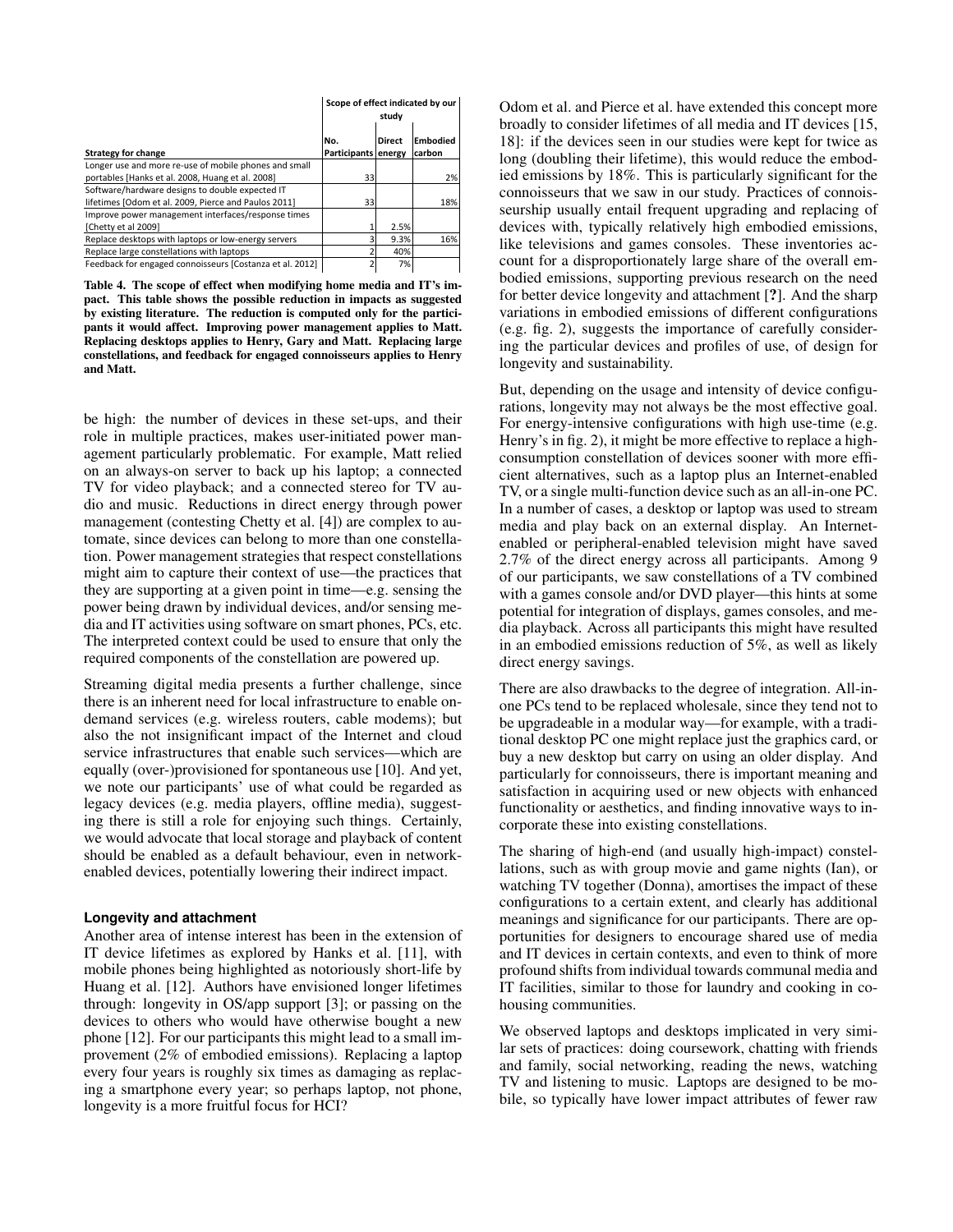materials (less embodied emissions than desktops) and much lower power consumption as was evidenced in our energy data. Thus, at the point where a desktop might be upgraded or replaced, it can make sense to procure a laptop instead; across our particular participants, this might have saved 9.3% direct energy and 16% embodied emissions, even though it applies to just the three participants with desktops (Matt, Gary, and Henry).

## **Designing for connoisseurs**

While appliance energy consumption typically has little relevance to peoples' everyday experience [\[19\]](#page-9-10) and the effects of eco-feedback can be quite limited [\[22\]](#page-9-9), there is also evidence that those interested in sustainable living or home automation engage well with and act upon information about appliance consumption [\[7,](#page-9-5) [25\]](#page-9-24). Our connoisseurs might be just such people; despite the high consumption overall of his devices, Henry made clear efforts to power down the constellation when he was away, and to turn off the corridor lights at night. If informed about the sources of direct consumption, Henry might have acted further to reduce it. Supposing Henry and Matt were to actively power down during idle times, this may have reduced the total direct energy impacts by up to 7%. But, being so invested in the nuanced properties of their devices, connoisseurs might also be interested and engaged with information about the total energy required by large constellations. Replacing their constellations with laptops (even high-end or gamer-tailored models) would have reduced the direct energy impacts by up to 40%.

## **CONCLUSION**

Our UK undergraduate participants living in on-campus accommodation provide a highly situated, socially-specific view of media and IT in everyday life, and are not necessarily representative of other populations. However, we would stress that across these 33 participants, the 138 media and IT devices observed had highly varying levels of time-use, size, customisation, perceived qualities of service provision, and roles in practice. Our qualitative and quantitative 20-day snapshot of the variations in technology, practice and greenhouse gas emissions provides a new, informative basis for HCI researchers and practitioners to understand the range and nature of variations that exist with media and IT; and the fruitful (lower impact) directions to take future design, intervention and holistic impact enquiry.

Specifically, our more holistic account of the impacts (Figure [2\)](#page-5-0) showed that the yearly carbon emissions arising from IT's direct energy are a *small fraction* of the emissions arising from manufacturing and transport (typically less than 20%). The important exceptions to this were the large constellations exhibiting long mains-powered durations, and/or had many of their interconnected devices powered up simultaneously (Figure [3\)](#page-5-1). Compared to the total impacts of home media and IT across our studies, personal and wearable devices such as phones and tablets have very small embodied emissions (2%), and a vanishingly small direct energy demand (Figures [2](#page-5-0) and [3\)](#page-5-1).

Despite the fact that we observed remarkably similar sets of IT-supported practices among all 33 participants, we found that these were tied to very different sets of impacts. In our study, these large variations could in a few cases be attributed to specific hardware differences in similar devices: laptops which are easy to put to sleep, versus ones with faulty batteries. But for the most part, impact variation arose from *vastly different* capabilities and qualities in service provision: watching TV, surfing and writing essays on a laptop; versus the same practices carried out using a desktop connected to two monitors. The larger, more complex constellations had tended to be set up primarily for a specific purpose, such as gaming or listening to favourable reproductions of the latest music. However, the desktop PCs at the hubs of these customised constellations made them multi-purpose, resulting in exceptional durations of energy demand (Figure [4\)](#page-5-2) temporally stretching well beyond the practices they were configured to support. As a result, connoisseurship presided over a share of about one-third of the total media and IT impacts in our study: 42% of the direct impacts, and 16.5% of the embodied emissions.

Media and IT connoisseurs can be challenging to sustainably design for: they have uniquely demanding, specific, and continually evolving expectations. The devices they pursue tend to have nuanced qualities in service provision (e.g. Henry and his audiophile speakers), and connoisseurs reconfigure constellations and apply upgrades, as they evolve in their role as enthusiast practitioners. However, connoisseurs present important opportunities for sustainability. They might adopt highly specialised, lower-demand devices much earlier than others. And, echoing prior empirical findings [\[7,](#page-9-5) [25\]](#page-9-24), our connoisseurs tended to show more engagement and sympathy towards monitoring and managing resources; they might respond well to eco-feedback and act as local experts to help others do the same.

Our holistic framing has exposed some important avenues for future exploration in sustainable HCI. In particular, the impacts of the cloud's supporting infrastructure (large-scale networks and data centres) are not particularly well-understood, yet those impacts are strongly implicated in the always-on communication, information, and entertainment our participants had come to expect and rely upon across their devices. Frequency, bandwidth and durations of access to different cloud services need to be monitored and analysed, to understand how precisely these are called upon to support everyday life.

In our future work, we will be using analysis of home network data alongside associated carbon foot-printing of Internet based services (impacts of geographical location on the energy footprint of digital media [\[21\]](#page-9-21)) to explore to what extent we can begin associating indirect carbon contributions with particular devices and practices, further filling in the holistic view of media and IT impacts.

## **ACKNOWLEDGEMENTS**

This work was funded by the UK Research Councils (refs. EP/G008523/1 & EP/I00033X/1), and the Facilities Division